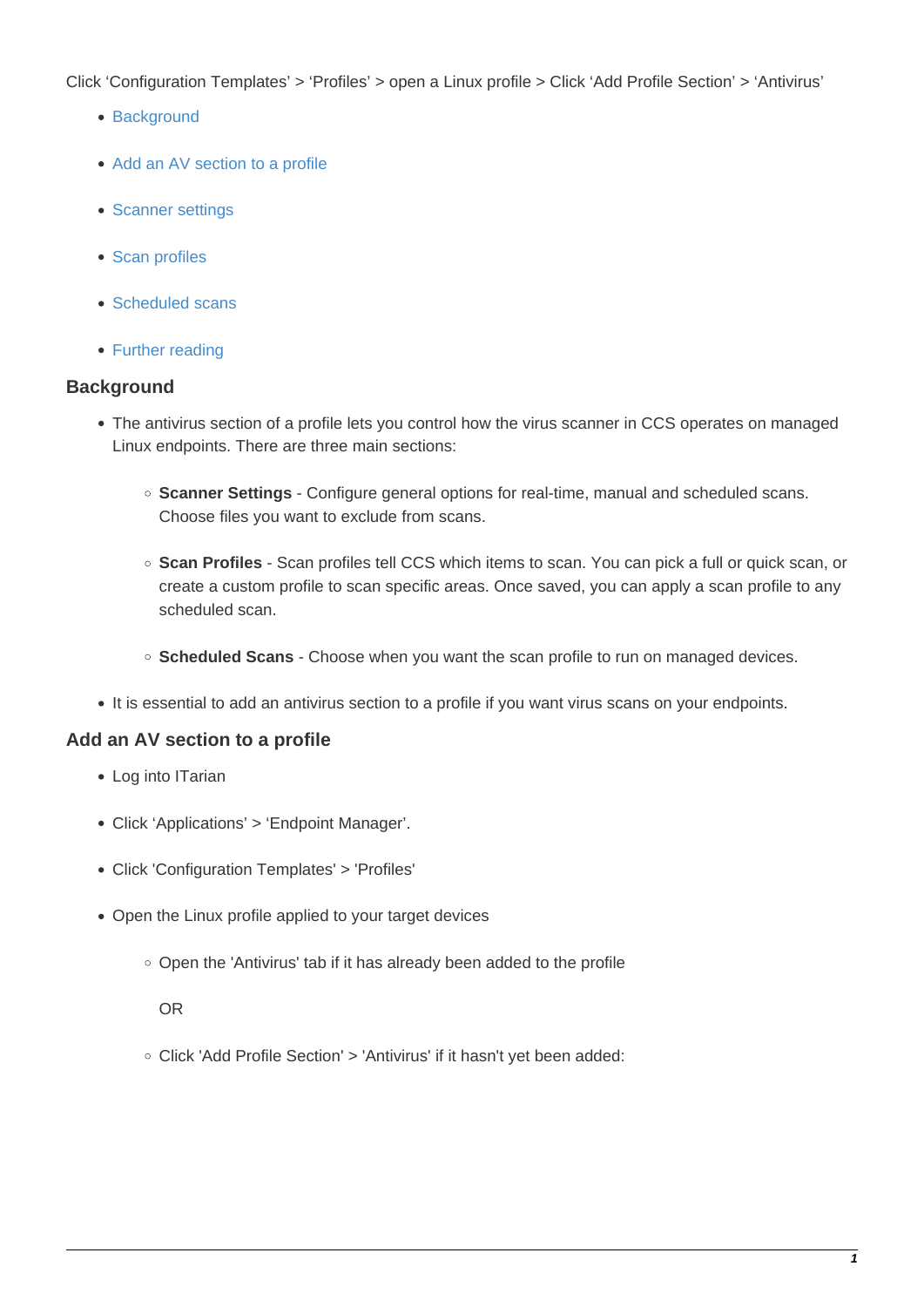| <b>Antivirus</b>                                        |                 |                    | <b>@</b> Cancel   | Save<br>P                |
|---------------------------------------------------------|-----------------|--------------------|-------------------|--------------------------|
| <b>Scanner Settings</b>                                 | Scan Profiles   | Scheduled Scans    |                   |                          |
| Realtime Scanning                                       | Manual Scanning | Scheduled Scanning | <b>Exclusions</b> |                          |
|                                                         |                 |                    |                   |                          |
| Not supported on Debian 8.x<br><b>Realtime scanning</b> |                 |                    |                   |                          |
| On access                                               |                 |                    |                   | $\overline{\phantom{a}}$ |
| Do not scan files large than (MB) *                     |                 |                    |                   |                          |

The antivirus settings screen opens.

- Click the following links for help to configure each tab:
	- o [Scanner Settings](#page-1-0) Configure settings that apply to real-time/manual/scheduled scans, and specify items to be excluded from antivirus scans.
	- [Scan Profiles](#page-7-0) A scan profile tells CCS which files, folders and drives should be included in the scan. You can use a scan profile in a manual/on-demand scan, or add it to a schedule. This area lists all existing profiles and lets you create new profiles.
	- o [Scheduled Scans](#page-10-0) Choose when you want the scan profile to run on managed devices.
- Click 'Save' to apply the section to your profile.

#### <span id="page-1-0"></span>**Scanner settings**

The scanner settings area has four sections:

- [Realtime Scanning](#page-1-1)  Set preferences for the 'always-on' virus monitor
- [Manual Scanning](#page-3-0)  Set preferences for on-demand (manual) scans
- [Scheduled Scanning](#page-4-0)  Set preferences for scheduled scans
- [Exclusions](#page-5-0)  Specify files/folders which should be skipped by all scan types

#### <span id="page-1-1"></span>**Realtime Scanning**

Note: The real-time scanner is not supported on Debian. The settings in this screen do not apply to Debian devices.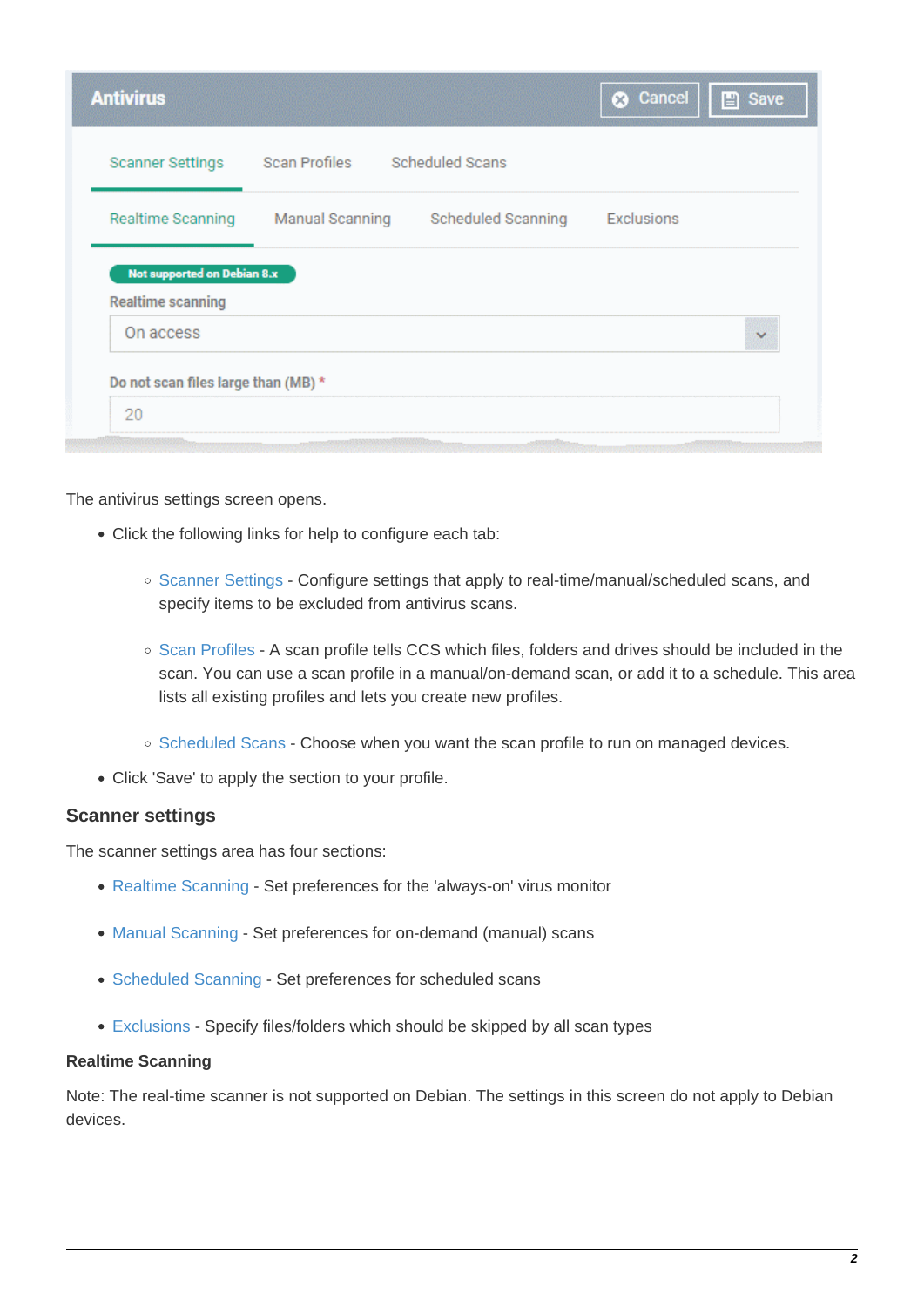| <b>Antivirus</b>                                                                         |                                                        |                                    | <b>@</b> Cancel | $\Box$ Save |
|------------------------------------------------------------------------------------------|--------------------------------------------------------|------------------------------------|-----------------|-------------|
| <b>Scanner Settings</b>                                                                  | Scan Profiles                                          | Scheduled Scans                    |                 |             |
| Realtime Scanning                                                                        |                                                        | Manual Scanning Scheduled Scanning | Exclusions      |             |
| Not supported on Debian 8.x                                                              |                                                        |                                    |                 |             |
| <b>Realtime scanning</b>                                                                 |                                                        |                                    |                 |             |
| On access                                                                                |                                                        |                                    |                 |             |
| Do not scan files large than (MB) *<br>20<br>Keep an alert on the screen for (seconds) * |                                                        |                                    |                 |             |
| 120                                                                                      |                                                        |                                    |                 |             |
| $\blacksquare$                                                                           | Automatically update virus database                    |                                    |                 |             |
| ш                                                                                        | Automatically quarantine threats found during scanning |                                    |                 |             |
|                                                                                          | Show notification messages                             |                                    |                 |             |
| Enable heuristic<br><b>In</b>                                                            |                                                        |                                    |                 |             |
| <b>Heuristics scanning level</b>                                                         |                                                        |                                    |                 |             |
|                                                                                          |                                                        |                                    |                 |             |

| Enable or disable the 'always-on' virus monitor on endpoints.<br>On Access - Real-time protection is enabled. The scanner constantly monitors back<br>Disabled - Real-time protection is switched off. Files are allowed to run without being |
|-----------------------------------------------------------------------------------------------------------------------------------------------------------------------------------------------------------------------------------------------|
| The maximum file size that the antivirus should attempt to scan. CCS will not scan files                                                                                                                                                      |
| How long threat notifications should stay on-screen if not dismissed by the end-user.<br>$(Default = 120 seconds)$                                                                                                                            |
| CCS will download any available updates at system start-up, and subsequently at regu                                                                                                                                                          |
| Any discovered threats are moved to a secure holding area where they can<br>cause n<br>threats found during scanning                                                                                                                          |
|                                                                                                                                                                                                                                               |
|                                                                                                                                                                                                                                               |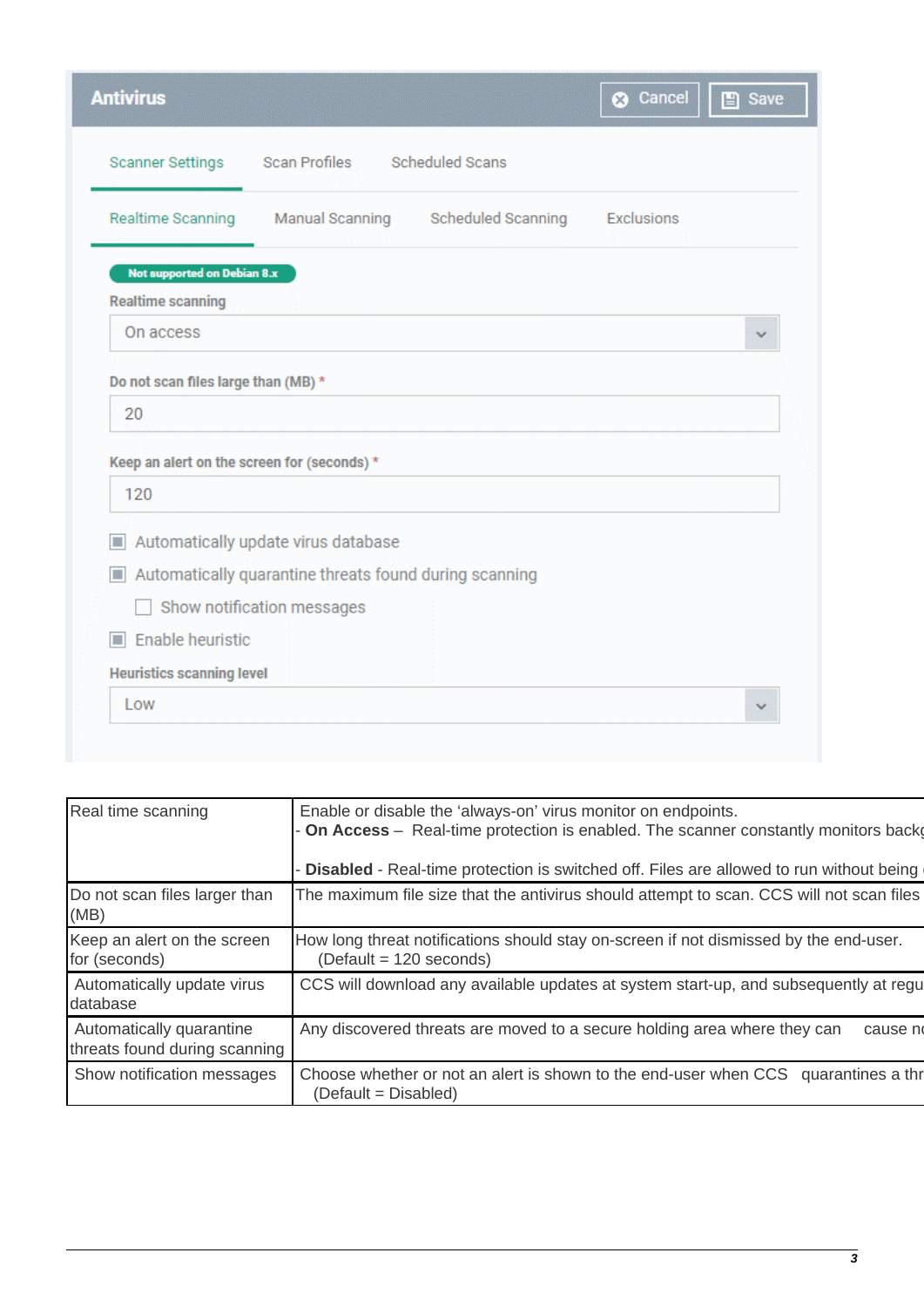| Enable heuristic scanning | The heuristic scan level determines how likely the scanner is to classify an unknown file<br>The scan level determines how likely the scanner is to classify an unknown file as a thre<br>- Low - Lowest sensitivity to detecting unknown threats / generates fewest false positive |  |
|---------------------------|-------------------------------------------------------------------------------------------------------------------------------------------------------------------------------------------------------------------------------------------------------------------------------------|--|
|                           | - Medium - Detects unknown threats with greater sensitivity than the 'Low' setting, but v                                                                                                                                                                                           |  |
|                           | - High - Highest sensitivity to detecting unknown threats / increased possibility of false p<br>(Default = Enabled with 'Low' option)<br>What is heuristics?                                                                                                                        |  |
|                           | Heuristics is an antivirus technology designed to identify new, previously unknown threa<br>The technology identifies code typical of a virus, rather than looking for a<br>signature th                                                                                            |  |

#### <span id="page-3-0"></span>**Manual Scanning**

- A manual scan is one you run 'on-demand' on specific files, folder or drives.
	- For example, you can launch a manual scan on your devices direct from Endpoint Manager. Go to 'Security Sub-Systems' > 'Antivirus' > 'Device List' > select a target device > Click the 'Scan' button.
	- See '[How to run virus scans on devices from the security sub-systems menu](https://wiki.itarian.com/frontend/web/topic/how-to-run-virus-scans-on-devices-from-the-security-sub-systems-menu)' for help to do this.
	- You can also run manual scans from the CCS installed on the Linux device. Click 'Antivirus' > 'Run a Scan' > select a scan profile > 'Scan'. See this [help page](https://community.itarian.com/help/topic-459-1-1008-15053-Run-a-Scan.html) if you need help to run ondemand scans on the local device.
- The Manual Scanning interface lets you select options for on-demand scans: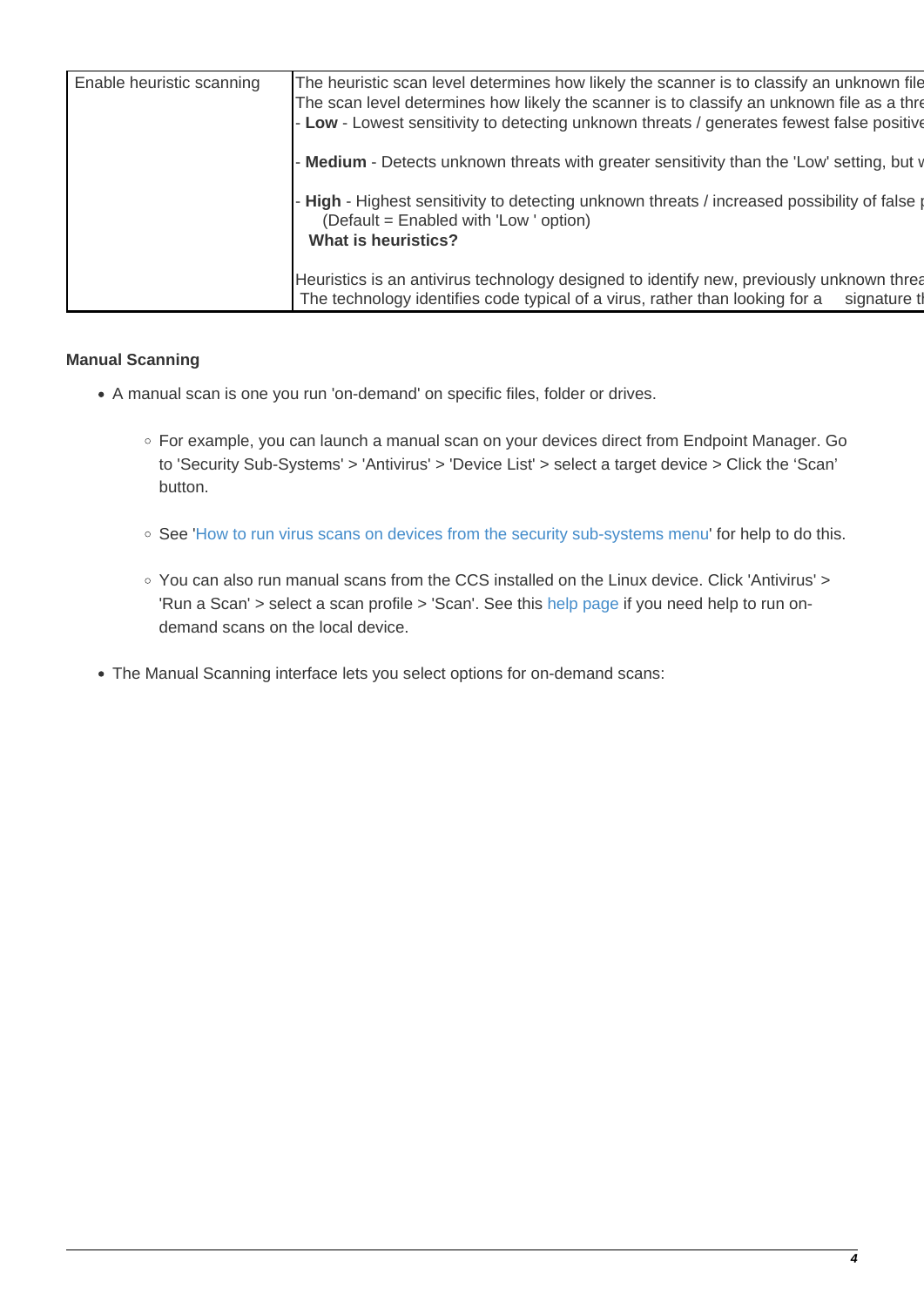| <b>Antivirus</b>                    |                                                     |                    | <b>3</b> Cancel   | $\Box$ Save |
|-------------------------------------|-----------------------------------------------------|--------------------|-------------------|-------------|
| <b>Scanner Settings</b>             | Scan Profiles                                       | Scheduled Scans    |                   |             |
| Realtime Scanning                   | <b>Manual Scanning</b>                              | Scheduled Scanning | <b>Exclusions</b> |             |
|                                     |                                                     |                    |                   |             |
|                                     |                                                     |                    |                   |             |
| 20                                  |                                                     |                    |                   |             |
|                                     | Scan archives files (e.g. *.zip, *.rar)             |                    |                   |             |
| Do not scan files large than (MB) * | Automatically update virus database before scanning |                    |                   |             |
| Enable cloud scanning               |                                                     |                    |                   |             |

<span id="page-4-1"></span>

| Do not scan files large than<br>(MB)                   | The maximum file size that the antivirus should attempt to scan. CCS will not scan files                                                                                                                                                                                                                                                                                                                                                              |
|--------------------------------------------------------|-------------------------------------------------------------------------------------------------------------------------------------------------------------------------------------------------------------------------------------------------------------------------------------------------------------------------------------------------------------------------------------------------------------------------------------------------------|
| Scan archive files                                     | CCS scans archive files such as .ZIP and .RAR files.<br>$(Default = Enabled).$                                                                                                                                                                                                                                                                                                                                                                        |
| Automatically update virus<br>database before scanning | CCS will download any available updates at system start-up, and subsequently at regul                                                                                                                                                                                                                                                                                                                                                                 |
| Enable cloud scanning                                  | Augments the local scan with a real-time look-up of Comodo's online signature databa<br>With cloud scans enabled, CCS can detect new malware even if the local database is<br>$(Default = Enabled).$                                                                                                                                                                                                                                                  |
| Enable heuristic scanning                              | The heuristic scan level determines how likely the scanner is to classify an unknown file<br>Low - Lowest sensitivity to detecting unknown threats / generates fewest false positive<br>Medium - Detects unknown threats with greater sensitivity than the 'Low' setting, but w<br>High - Highest sensitivity to detecting unknown threats / increased possibility of false p<br>(Default = Enabled with 'Low ' option)<br><b>What is heuristics?</b> |
|                                                        | Heuristics is an antivirus technology designed to identify new, previously unknown threa<br>The technology identifies code typical of a virus, rather than looking for a signature tha                                                                                                                                                                                                                                                                |

## <span id="page-4-0"></span>**Scheduled Scanning**

The settings you specify here apply to all [scheduled scans](#page-4-0) that you create.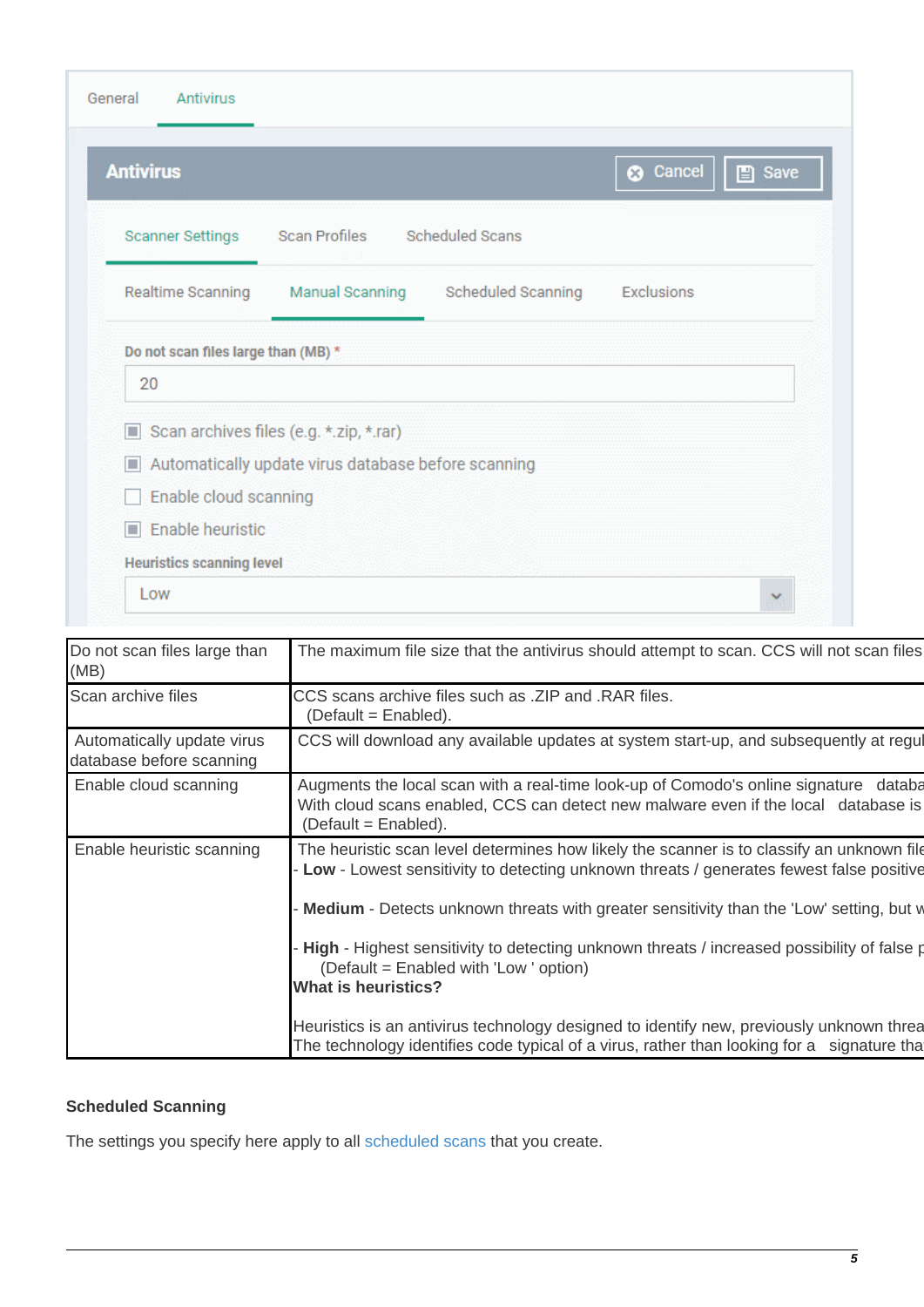| <b>Antivirus</b>        |                                                                                                               |                    | <b>8</b> Cancel | <b>E</b> Save |
|-------------------------|---------------------------------------------------------------------------------------------------------------|--------------------|-----------------|---------------|
| <b>Scanner Settings</b> | Scan Profiles Scheduled Scans                                                                                 |                    |                 |               |
| Realtime Scanning       | Manual Scanning                                                                                               | Scheduled Scanning | Exclusions      |               |
|                         | Scan archives files (e.g. *.zip, *.rar)                                                                       |                    |                 |               |
|                         |                                                                                                               |                    |                 |               |
| п<br>П                  | Automatically quarantine threats found during scanning<br>Automatically update virus database before scanning |                    |                 |               |
| Show scanning progress  |                                                                                                               |                    |                 |               |
| Enable cloud scanning   |                                                                                                               |                    |                 |               |

## The preferences for scheduled scans are similar to manual scans as [explained above](#page-4-1), except:

| Automatically quarantine | Any discovered threats are moved to a secure holding area where they<br>threats found during scanning can cause no harm. You can review quarantined items and delete, ignore<br>or restore them. (Default = Enabled) |
|--------------------------|----------------------------------------------------------------------------------------------------------------------------------------------------------------------------------------------------------------------|
| Show scanning progress   | End-users will see a scan progress bar when the scan is running.<br>$(Default = Enabled)$                                                                                                                            |

#### <span id="page-5-0"></span>**Exclusions**

- The 'Exclusions' tab lets you specify files and folders that should be ignored by the [antivirus scanner](https://antivirus.comodo.com/)
- Any item you exclude will be skipped by ALL types of scan real-time, on-demand and scheduled.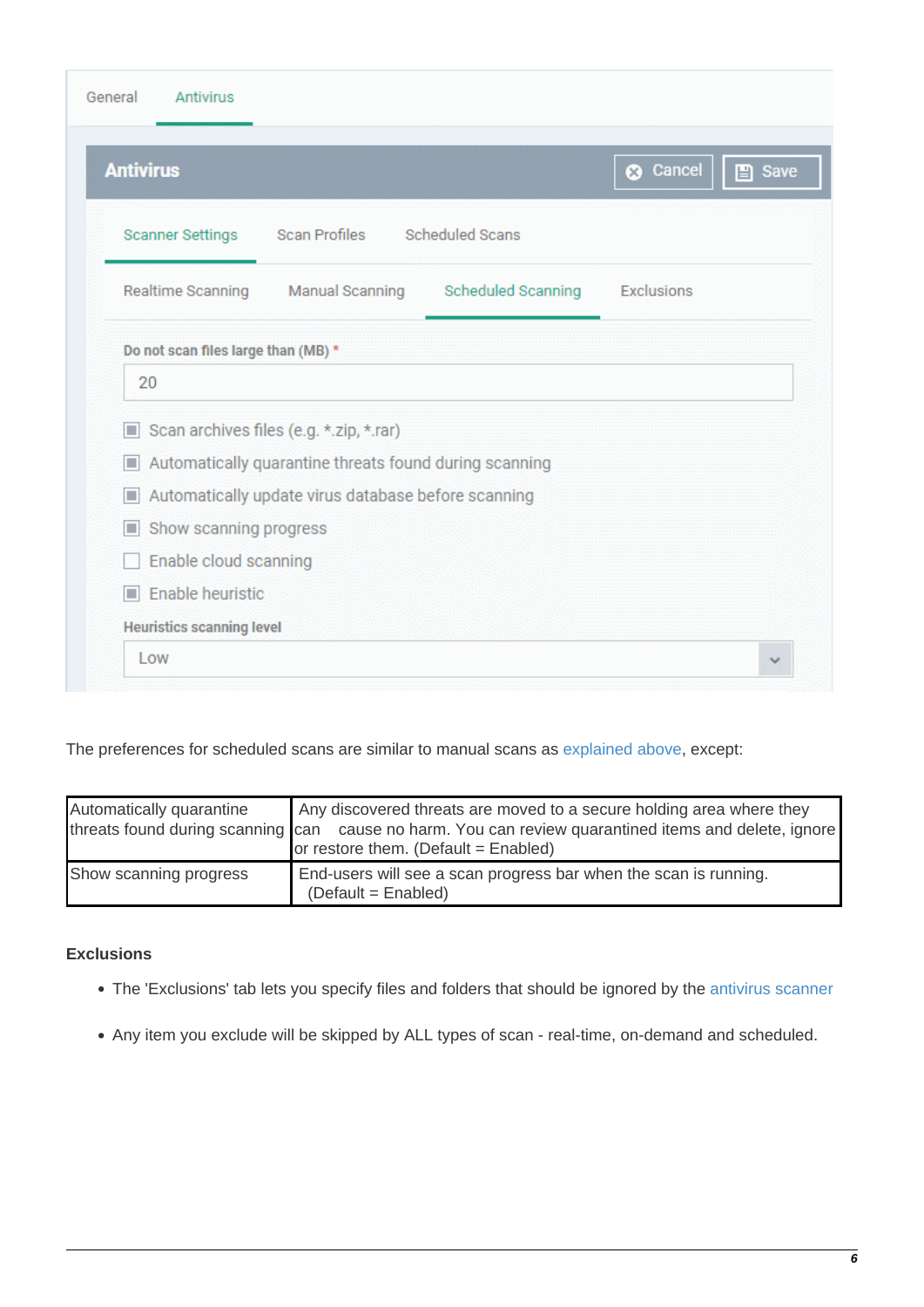| <b>Antivirus</b>                                                  |                     |
|-------------------------------------------------------------------|---------------------|
|                                                                   | Save ancel   ■ Save |
| Scheduled Scans<br>Scan Profiles<br><b>Scanner Settings</b>       |                     |
| Realtime Scanning<br><b>Manual Scanning</b><br>Scheduled Scanning | <b>Exclusions</b>   |
| $+$ Add                                                           |                     |
|                                                                   |                     |
| <b>PATH</b>                                                       |                     |
| /opt/COMODO/*                                                     |                     |

Click 'Add'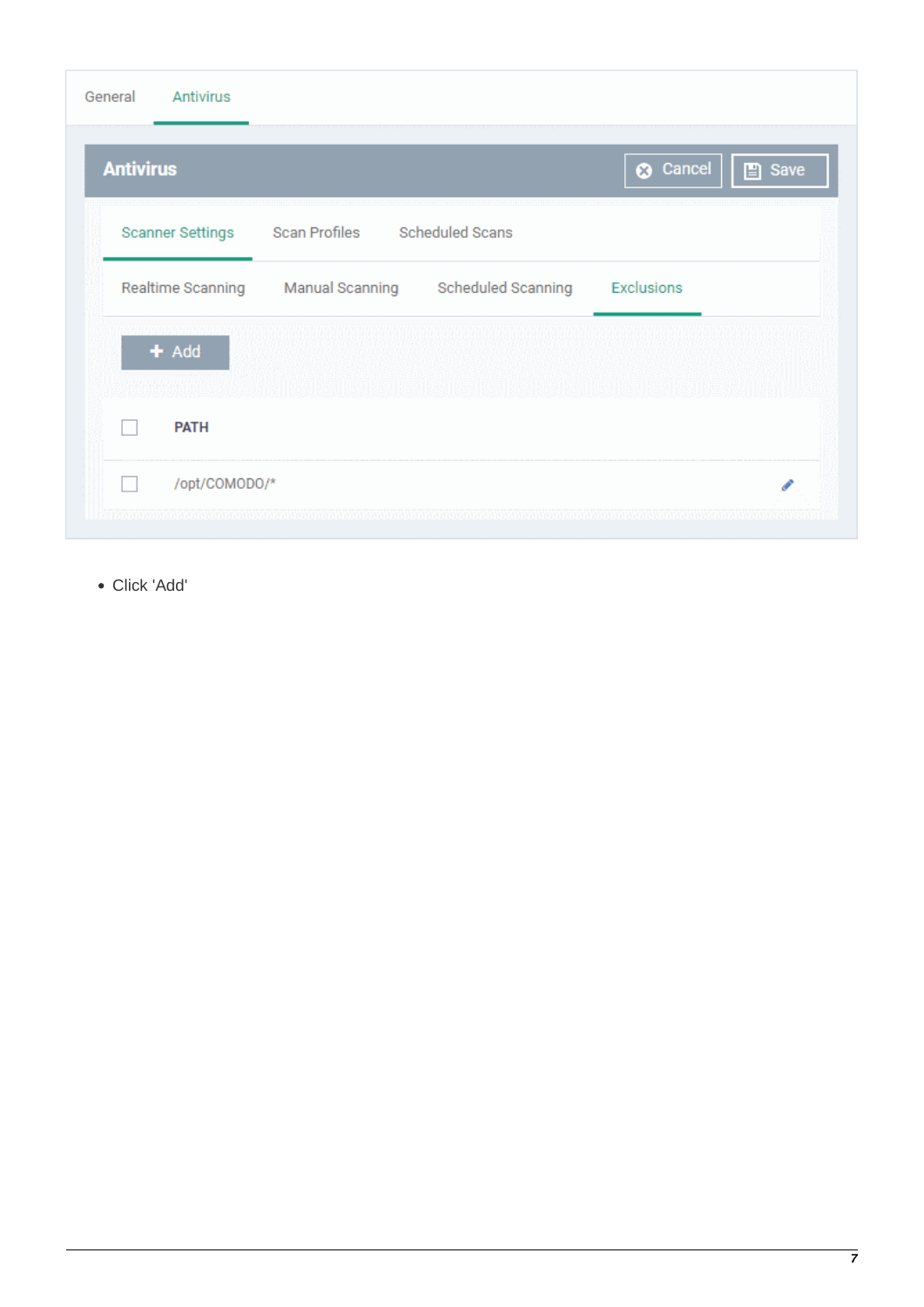| General<br><b>Antivirus</b> |                               |                                               |                 |             |
|-----------------------------|-------------------------------|-----------------------------------------------|-----------------|-------------|
| <b>Antivirus</b>            |                               |                                               | <b>3</b> Cancel | $\Box$ Save |
| Scanner Settings            | Scan Profiles Scheduled Scans |                                               |                 |             |
| Realtime Scanning           |                               | Manual Scanning Scheduled Scanning Exclusions |                 |             |
| $+$ Add                     |                               |                                               |                 |             |
| PATH                        |                               |                                               |                 |             |
| <b>Add Exclusion</b>        |                               |                                               |                 | x           |
| Path *                      |                               |                                               |                 |             |
|                             |                               |                                               |                 |             |
|                             |                               |                                               |                 | Ok          |

- Enter the full path of the item you want to exclude then click 'OK'.
- Repeat the process to exclude more items.

## <span id="page-7-0"></span>**Scan profiles**

- Scan profiles tell CCS which files, folders or drives to scan on a device
- CCS ships with two default profiles 'My Computer' and 'Critical Areas'
- You can also create custom profiles which consist of specific items
- Any profiles you create can be added to a scheduled scan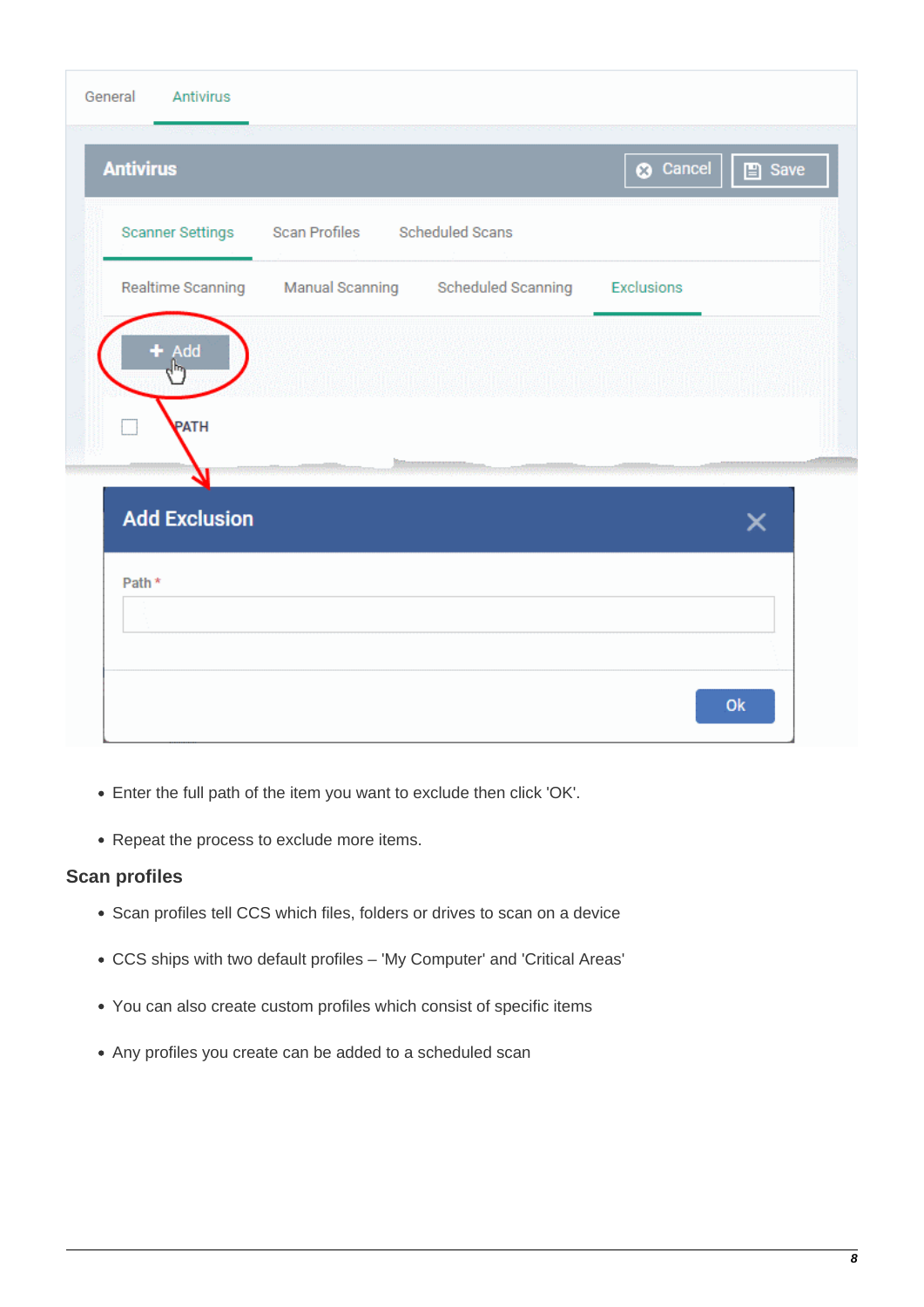| General | <b>Antivirus</b>        | Updates              |                        | Logging Settings Client Access control | <b>UI Settings</b> |
|---------|-------------------------|----------------------|------------------------|----------------------------------------|--------------------|
|         | <b>Antivirus</b>        |                      |                        |                                        |                    |
|         | <b>Scanner Settings</b> | <b>Scan Profiles</b> | <b>Scheduled Scans</b> |                                        |                    |
|         | $+$ Add                 |                      |                        |                                        |                    |
|         | <b>NAME</b>             |                      |                        |                                        |                    |
| H       | My Computer             |                      |                        |                                        |                    |
| e e     | <b>Critical Areas</b>   |                      |                        |                                        |                    |
|         |                         |                      |                        |                                        |                    |

## **Create a scan profile**

Click 'Add'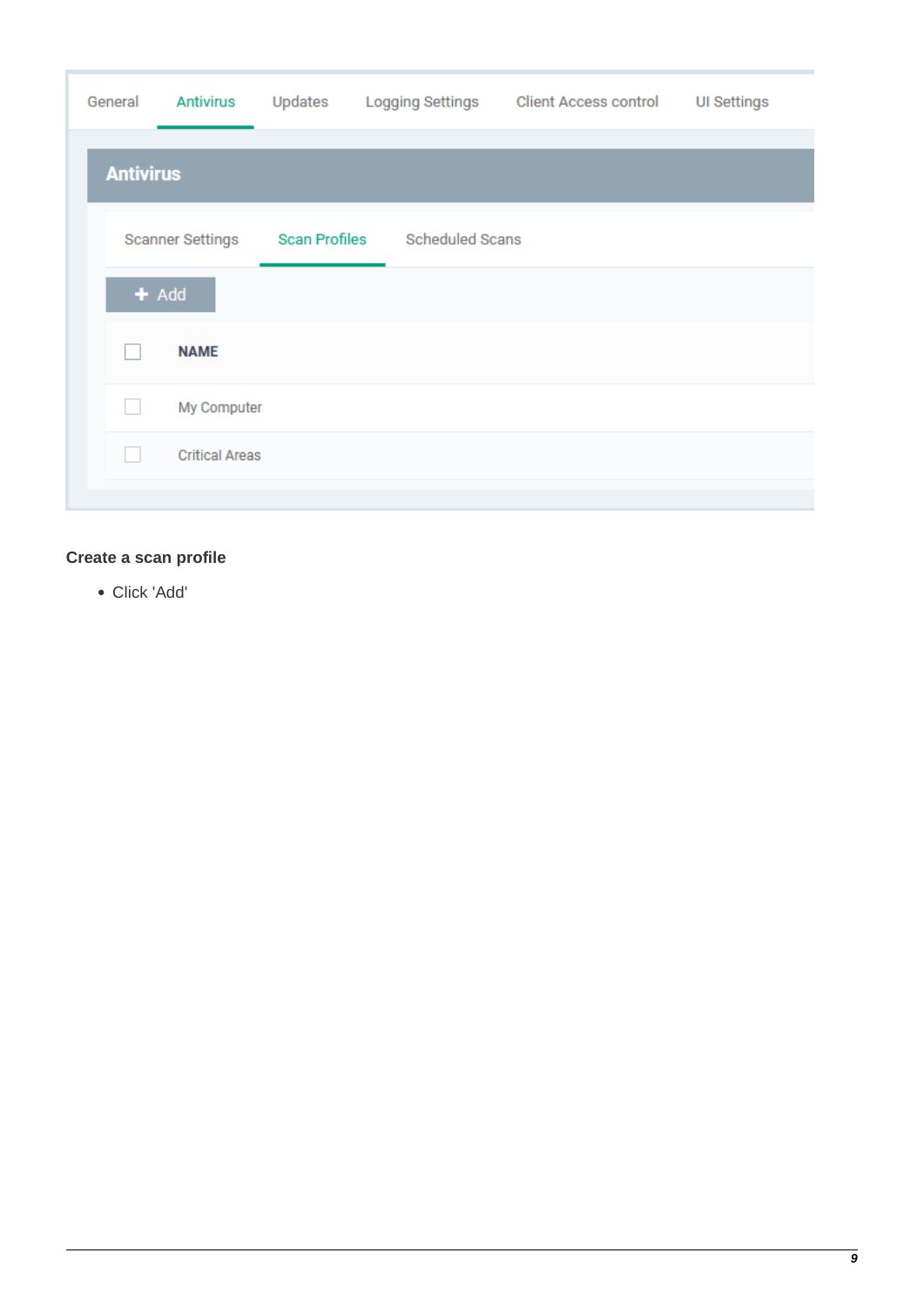| Antivirus<br>General                           |                   |
|------------------------------------------------|-------------------|
| <b>Antivirus</b>                               | C Cancel     Save |
| Scanner Settings Scan Profiles Scheduled Scans |                   |
| Add                                            |                   |
| <b>NAME</b>                                    |                   |
| My Computer                                    |                   |
| <b>Add Scan Profile</b><br>Name *              | ×                 |
|                                                |                   |
| $+$ Add                                        |                   |
|                                                | Ok                |

- Enter a label for the scan profile
- Click 'Add' to specify the item you want to scan. This can be a folder, drive, file or area:

| <b>Add Path</b>                |    |
|--------------------------------|----|
| Path *<br>/home/user/Downloads |    |
|                                | Ok |

- Enter the path of the item you want to scan then click 'Ok'
- The path is added to the profile as follows: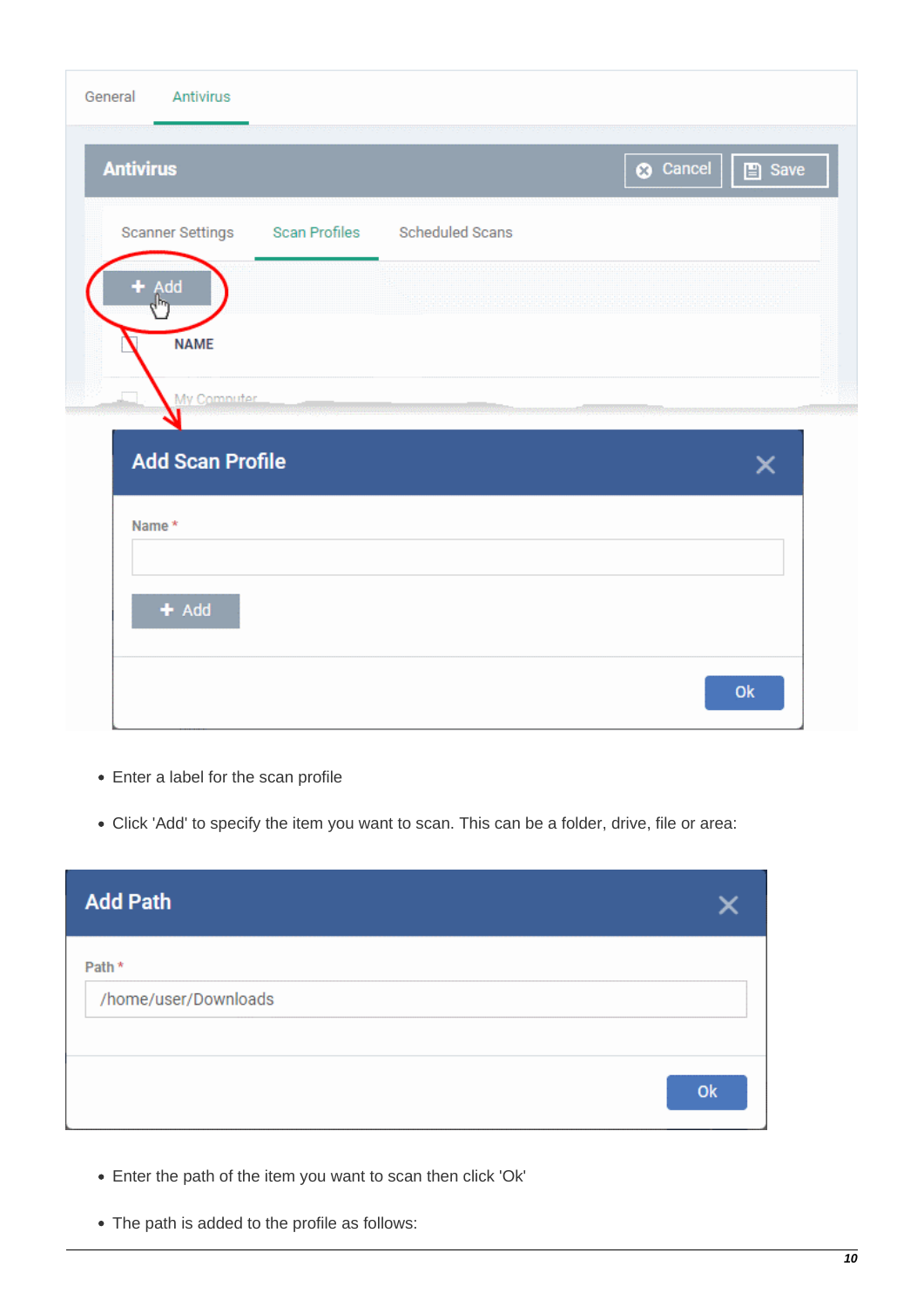| <b>Add Scan Profile</b>        |    |
|--------------------------------|----|
| Name *                         |    |
| Custom profile for Weekly Scan |    |
| $+$ Add                        |    |
| <b>PATH</b>                    |    |
| /home/user/Downloads           |    |
|                                | Ok |

- Repeat the process to add more paths
- Click 'Ok'

The scan profile will be added to the list and can be selected as part of a scheduled scan.

| General<br>Antivirus                                     |                                |
|----------------------------------------------------------|--------------------------------|
| <b>Antivirus</b>                                         | <b>3</b> Cancel<br>$\Box$ Save |
| Scan Profiles Scheduled Scans<br><b>Scanner Settings</b> |                                |
| $+$ Add<br><b>Remove</b>                                 |                                |
| <b>NAME</b>                                              |                                |
| My Computer                                              |                                |
| <b>Critical Areas</b>                                    |                                |
| Custom profile for Weekly Scan<br>◘                      | ℐ                              |
|                                                          |                                |

# <span id="page-10-0"></span>**Scheduled Scans**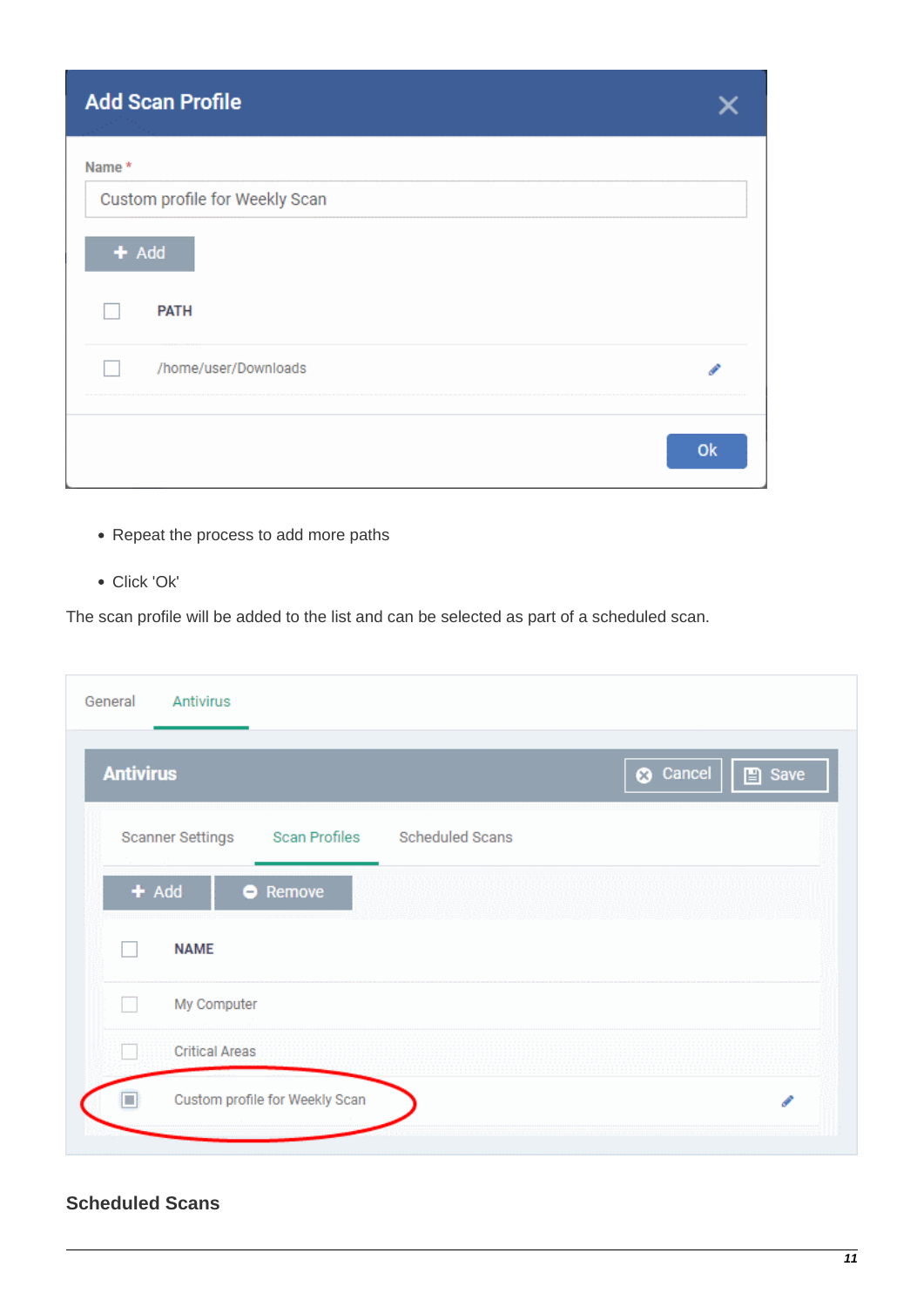- The highly customizable scheduler lets you set up recurring scans on managed devices. CCS scans the items in the [scan profile](#page-7-0) at the times you specify in the schedule.
- You can create multiple schedules to take advantage of different scan profiles.

| General<br>Antivirus    |               |                        |                                |  |
|-------------------------|---------------|------------------------|--------------------------------|--|
| <b>Antivirus</b>        |               |                        | <b>8</b> Cancel<br>$\Box$ Save |  |
| <b>Scanner Settings</b> | Scan Profiles | <b>Scheduled Scans</b> |                                |  |
| $+$ Add                 |               |                        |                                |  |
| <b>NAME</b>             |               |                        |                                |  |
|                         |               |                        |                                |  |

Click 'Add' to create a new scheduled scan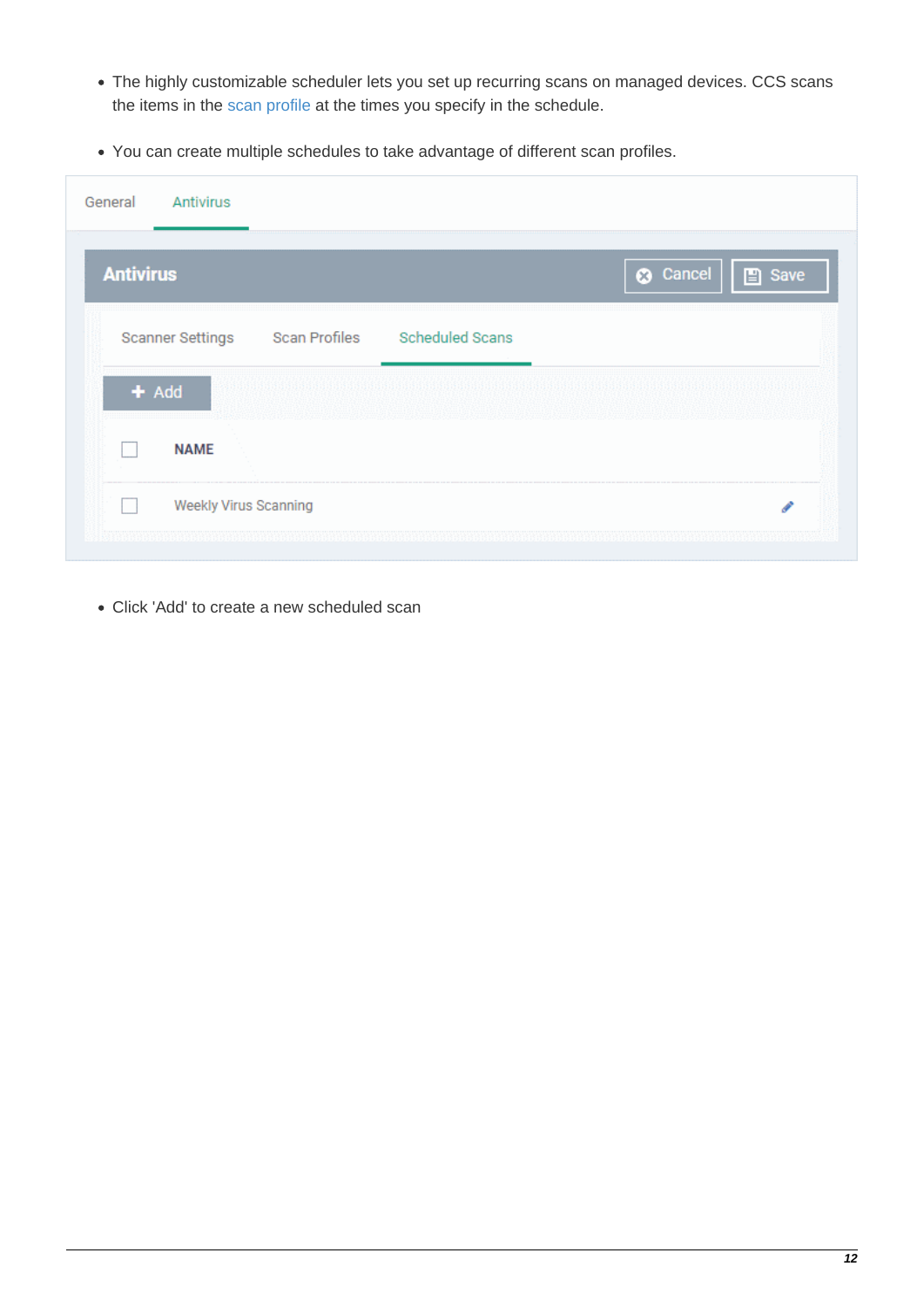| <b>Antivirus</b>          |                              |                                  |           |                        |        |          | <b>3</b> Cancel | $\Box$ Save  |
|---------------------------|------------------------------|----------------------------------|-----------|------------------------|--------|----------|-----------------|--------------|
| Scanner Settings          |                              | Scan Profiles                    |           | <b>Scheduled Scans</b> |        |          |                 |              |
| <b>bb/</b>                |                              |                                  |           |                        |        |          |                 |              |
| <b>NAME</b>               |                              |                                  |           |                        |        |          |                 |              |
|                           | <b>Mookly Virus Coanning</b> |                                  |           |                        |        |          |                 |              |
| <b>Add Scheduled Scan</b> |                              |                                  |           |                        |        |          |                 | ×            |
|                           |                              |                                  |           |                        |        |          |                 |              |
|                           |                              |                                  |           |                        |        |          |                 |              |
| Name *                    |                              |                                  |           |                        |        |          |                 |              |
|                           |                              | Weekly Scan for Downloads Folder |           |                        |        |          |                 |              |
| Profile                   |                              | Custom profile for Weekly Scan   |           |                        |        |          |                 | $\checkmark$ |
| Day of week               |                              |                                  |           |                        |        |          |                 |              |
| Sunday                    | Monday                       | Tuesday                          | Wednesday | Thursday               | Friday | Saturday |                 |              |
| <b>Time</b>               |                              |                                  |           |                        |        |          |                 |              |
| ヘ                         | ۸                            |                                  |           |                        |        |          |                 |              |
| 06                        | ÷<br>00                      | PM                               |           |                        |        |          |                 |              |
| v                         | v                            |                                  |           |                        |        |          |                 |              |
|                           |                              |                                  |           |                        |        |          |                 |              |

- **Name** Label of the schedule. Pick something that describes the frequency and target of the schedule. For example, 'Daily scan of the apps folder', or 'Weekly scan of sales team laptops'.
- **Time** The time the scan should start.
- **Day of week** Select the days of the week on which the scan should run.
- **Profile** Choose the pre-defined or custom scan profile you want use in this scheduled scan. All profiles listed in the '[Scan Profiles](#page-7-0)' tab will be available in the drop-down.